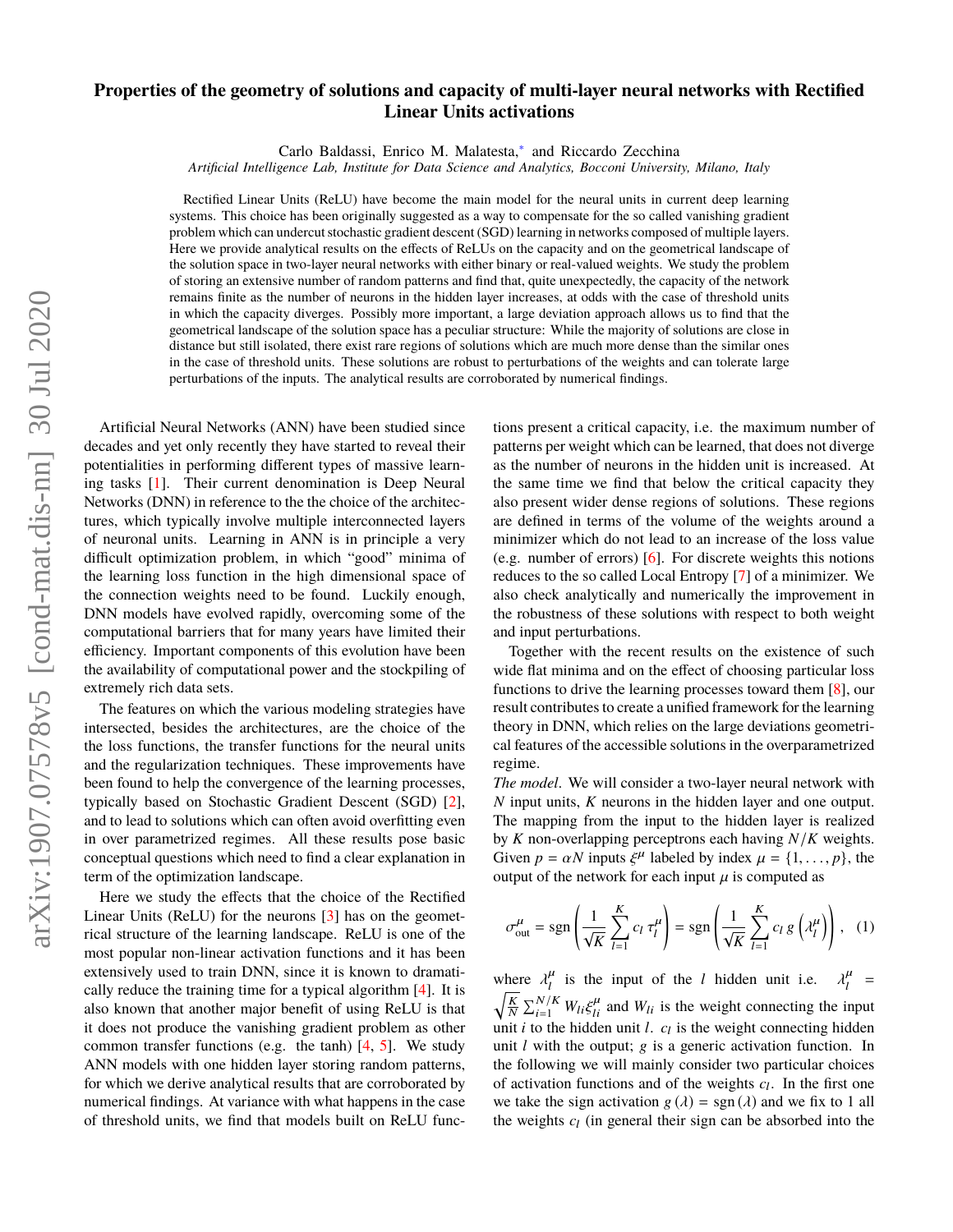weights  $W_{li}$ ). The  $K = 1$  version of this model is the wellknown perceptron and it has been extensively studied since the '80s by means of the replica and cavity methods [\[9–](#page-4-9)[11\]](#page-4-10) used in spin glass theory  $[12]$ . The  $K > 1$  case is known as the tree-committee machine that has been studied in the '90s [\[13,](#page-4-12) [14\]](#page-4-13). In the second model we will use the ReLU activation function that is defined with  $g(\lambda) = \max(0, \lambda)$ , and since the output of this transfer function is always non-negative we will fix half of the weights  $c_l$  to  $+1$  and the remaining half to −1. Given a training set composed by random i.i.d patterns  $\xi^{\mu} \in \{-1, 1\}^{N}$  and labels  $\sigma^{\mu} \in \{-1, 1\}$  and defining  $\mathbb{X}_{\xi,\sigma}(W) \equiv \prod_{\mu} \theta$ classify the patterns are those for which  $\mathbb{X}_{\xi,\sigma}(W) = 1$ . Their  $\left(\frac{\sigma^{\mu}}{\sqrt{K}}\sum_{l=1}^{K}c_{l} \tau_{l}^{\mu}\right)$ , the weights that correctly volume (or number) is therefore [\[9,](#page-4-9) [10\]](#page-4-14)

<span id="page-1-1"></span>
$$
Z = \int d\mu(W) \, \mathbb{X}_{\xi,\sigma}(W) , \qquad (2)
$$

where  $d\mu(W)$  is a measure over the weights *W*. In this study two constraints over the weights will be considered. The spherical constraint where for every  $l \in \{1, \ldots, K\}$ , we have  $\sum_i W_{li}^2 = N/K$ , i.e. every sub-perceptron has weights that live on the hypersphere of radius  $\sqrt{N/k}$ . The second constraint we will use is the binary one, where for every  $l \in \{1, \ldots, K\}$  and  $i \in \{1, \ldots, N/K\}$  we have  $W_{li} \in \{-1, 1\}$ . We are interested in the large *K* limit for which we will be able to compute analytically the capacity of the model for different choices of transfer function, to study the typical distances between absolute minima and to perform the large deviation study giving the local volumes associated to the wider flat minima.

*Critical Capacity*. We will analyze the problem in the limit of a large number *N* of input units. The standard scenario in this limit is that there is a sharp threshold  $\alpha_c$  such that for  $\alpha < \alpha_c$  the probability of finding a solution is 1 while for  $\alpha > \alpha_c$  the volume of synapses is empty.  $\alpha_c$  is therefore called *critical capacity* since it is the maximum number of patterns per synapses that one can store in a neural network. The critical capacity of the mode, for a generic choice of the transfer function, can be evaluated computing the free entropy  $\mathcal{F} \equiv \frac{1}{N} \langle \ln Z \rangle_{\xi,\sigma}$ , where  $\langle \cdot \rangle_{\xi,\sigma}$  denotes the average over the patterns using the replica method; one finds patterns, using the replica method; one finds

$$
\mathcal{F} = \mathcal{G}_S + \alpha \, \mathcal{G}_E \,. \tag{3}
$$

 $G<sub>S</sub>$  is the entropic term, which represents the logarithm of the volume at  $\alpha = 0$ , where there are no constraints induced by the training set; this quantity is independent on *K* and it is affected only by the binary or spherical nature of the weights.  $\mathcal{G}_E$  is the energetic term and it represents the logarithm of the fraction of solutions. Moreover it depends on the order parameters  $q_l^{ab} \equiv \frac{K}{N} \sum_i W_{li}^a W_{li}^b$  which represent the overlap between sub-perceptrons *l* of two different replicas *a* and *b* of the machine. Using a replica-symmetric (RS) ansatz, in which we assume  $q_l^{ab} = q$  for all *a*, *b*, *l*, and in the large *K* limit,  $G_E$ is

<span id="page-1-0"></span>
$$
G_E = \int Dz_0 \ln H \left( -\sqrt{\frac{\Delta - \Delta_{-1}}{\Delta_2 - \Delta}} z_0 \right) \tag{4}
$$

where  $Dz = \frac{dz}{\sqrt{2\pi}}e^{-z^2/2}$  and  $H(x) \equiv \int_x^{\infty} Dz$ . This expression is equivalent to that of the perceptron (i.e.  $K = 1$ ), the only difference being that the order parameters are replaced by effective ones that depend on the general activation function used in the machine  $[13]$ . In  $(4)$  we have called these effective order parameters as  $\Delta_{-1}$ ,  $\Delta$  and  $\Delta_2$ , see the appendix **B** 1 for details, and in the perceptron they are 0, *q* and 1 respectively.

In the binary case the critical capacity is always smaller than 1 and it is identified with the point where the RS free entropy  $\mathcal F$  vanishes. This condition requires

$$
\alpha_c = \frac{\frac{\hat{q}}{2}(1-q) - \int Du \ln\left(2\cosh\left(\sqrt{\hat{q}}u\right)\right)}{\int Dz_0 \ln H\left(-\sqrt{\frac{\Delta-\Delta_{-1}}{\Delta_2-\Delta}}z_0\right)}\tag{5}
$$

where  $\hat{q}$  is the conjugated parameter of  $q$ .  $q$  and  $\hat{q}$  are found by solving their associated saddle point equations (details in appendix  $\overline{B}$  1). Solving these equations one finds for the ReLU case  $\alpha_c = 0.9039(9)$  which is a smaller value than in the sign activation function case, where one gets  $\alpha_c = 0.9469(5)$  as shown in  $[13]$ .

In the spherical case the situation is different since the capacity is not bounded from above. Previous works [\[13,](#page-4-12) [14\]](#page-4-13) have shown, in the case of the sign activations, that the RS estimate of the critical capacity diverges with the number of neurons in the hidden layer as  $\alpha_c \simeq \left(\frac{72K}{\pi}\right)^2$ π  $\int^{1/2}$ , violating the Mitchison-Durbin bound [\[15\]](#page-4-15). The reason of this discrepancy is due to the fact that the Gardner volume disconnects before  $\alpha_c$  and therefore replica-symmetry breaking (RSB) takes place. Indeed, the instability of the RS solution occurs at a finite value  $\alpha_{AT} \simeq 2.988$  at large *K*. A subsequent work [\[16\]](#page-4-16) based on multifractal techniques derived the correct scaling of the capacity with *K* as  $\alpha_c \approx \frac{16}{\pi} \sqrt{\ln K}$ , which saturates the Mitchison-Durbin bound Mitchison-Durbin bound.

In the case of the ReLU functions the RS estimate of the critical capacity is obtained simply performing the  $q \rightarrow 1$ limit, as for the perceptron. Quite surprisingly, if the activation function is such that  $\Delta_2 - \Delta \simeq \delta \Delta (1 - q)$  for  $q \to 1$ , with  $\delta \Delta$ a finite proportionality term, the RS estimate of the critical capacity is finite (for the same reason of the finiteness of the capacity of the perceptron where one exactly has  $\Delta_2 - \Delta =$ 1 − *q*). Contrary to the sign activation (where the effective parameters are such that  $\Delta_2 - \Delta \simeq \delta \Delta \sqrt{1-q}$ , the ReLU activation function bannens to belong to this class (with  $\delta \Delta$ activation function happens to belong to this class (with  $\delta\Delta$  =  $\frac{1}{2}$ ). The RS estimate of the critical capacity is therefore given by

$$
\alpha_c^{\rm RS} = \frac{2\delta\Delta}{\Delta_2 - \Delta_{-1}}\,. \tag{6}
$$

One correctly recovers  $\alpha_c = 2$  in the case of the perceptron [\[9\]](#page-4-9) whereas for the committee machine with ReLU activation one has  $\alpha_c = 2\left(1 - \frac{1}{\pi}\right)^{-1} \approx 2.934$ . As for the sign activation, one expects also for the ReLU activation that RS is unstable before  $\alpha_c$ . Indeed we have computed the stability of the RS solution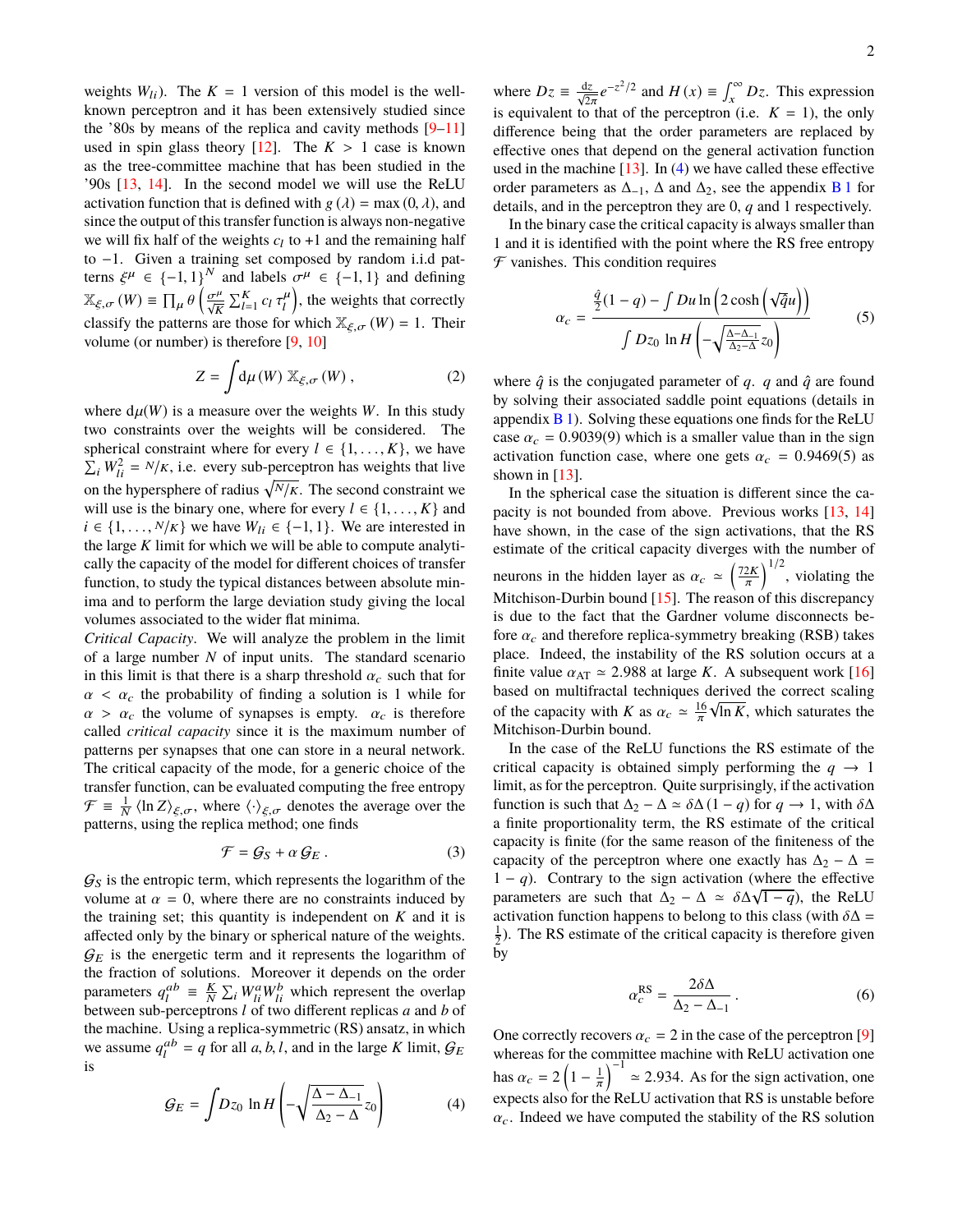in the large *K* limit and we found  $\alpha_{AT} \approx 0.615$  which is far smaller than the corresponding value of the sign activation. This suggests that strong RSB effects are at play.

We have therefore used a 1RSB ansatz to better estimate the critical capacity in the ReLU case. This can be obtained by taking the limits  $q_1 \rightarrow 1$  for intra-block overlap and  $m \rightarrow 0$ for the Parisi parameter. We found  $\alpha_c^{\text{IRSB}} \approx 2.6643^{\text{1}}$  $\alpha_c^{\text{IRSB}} \approx 2.6643^{\text{1}}$  $\alpha_c^{\text{IRSB}} \approx 2.6643^{\text{1}}$ , which is not too far from the RS result not too far from the RS result.

For the sake of brevity, we mention that the results on the non divergent capacity with *K* generalize to other monotone smooth functions such as the sigmoid.

*Typical distances*. In order to get a quantitative understanding of the geometrical structure of the weight space, we have also derived the so called Franz-Parisi entropy for the committee machine with a generic transfer function. This framework was originally introduced in [\[18\]](#page-4-17) to study the metastable states of mean-field spin glasses and only recently it was used to study the landscape of the solutions of the perceptron [\[19\]](#page-4-18). The basic idea is to sample a solution  $\tilde{W}$  from the equilibrium Boltzmann measure and to study the entropy landscape around it. In the binary setting, it turns out that the equilibrium solutions of the learning problem are isolated; this means that, for any positive value of  $\alpha$ , one must flip an extensive number of weights to go from an equilibrium solution to another one. The Franz-Parisi entropy is defined as

<span id="page-2-1"></span>
$$
\mathcal{F}_{\text{FP}}\left(S\right) = \frac{1}{N} \left\{ \frac{\int d\mu\left(\tilde{W}\right) \mathbb{X}_{\xi,\sigma}\left(\tilde{W}\right) \ln N_{\xi,\sigma}\left(\tilde{W},S\right)}{\int d\mu\left(\tilde{W}\right) \mathbb{X}_{\xi,\sigma}\left(\tilde{W}\right)} \right\}_{\xi,\sigma} \tag{7}
$$

where  $N_{\xi,\sigma}(\tilde{W},S) = \int d\mu(W) \mathbb{X}_{\xi,\sigma}(W) \prod_{l=1}^{K} \delta(W_l \cdot \tilde{W}_l - \frac{N}{K}S)$ counts the number of solutions at a distance  $d = \frac{1-S}{2}$  from a reference  $\tilde{W}$ . The distance constraint is imposed by fixing the overlap between every sub-perceptron of *W* and  $\tilde{W}$  to  $\frac{S}{K}$ . The quantity defined in eq. [\(7\)](#page-2-1) can again be computed by the replica method. However, the expression for *K* finite is quite difficult to analyze numerically since the energetic term contains 4*K* integrals. The large *K* limit is instead easier and, again, the only difference with the perceptron expression is that the order parameters are replaced with effective ones in the energetic term (see appendix  $C$  for details).

In Fig. [1](#page-2-2) we plot the Franz-Parisi entropy  $\mathcal{F}_{FP}$  as a function of the distance  $d = \frac{1-S}{2}$  from a typical reference solution  $\tilde{W}$  for the committee machine with both sign and ReLU activations. The numerical analysis shows that, as in the case of the binary perceptron, also in the 2-layer case solutions are isolated since there is a minimal distance  $d^*$  below which the entropy becomes negative. This minimal distance increases with the constraint density  $\alpha$ . However at a given value of  $\alpha$ , typical solutions of the committee machine with ReLU activations are



<span id="page-2-2"></span>Figure 1. (Left panel) Typical solutions are isolated in 2 layer neural networks with binary weights. We plot the Franz-Parisi entropy  $\mathcal{F}_{FP}$ as a function of the distance from a typical reference solution *W*˜ for the committee machine with ReLU activations (red line) and sign activations (blue line) in the limit of large number of neurons in the hidden layer *K*. We have used  $\alpha = 0.6$ . For both curves there is a value of the distance for which the entropy becomes negative. This signals that typical solutions are isolated. (Right panel) Franz-Parisi entropy as a function of distance, normalized with respect to the unconstrained  $\alpha = 0$  case, for spherical weights and for  $\alpha = 1$ .



<span id="page-2-3"></span>Figure 2. Numerical evidence of the greater robustness of the minima of ReLU transfer function (red line) compared with the sign one (blue line) using the large deviation analysis in the binary (left panel) setting and spherical setting (right panel). The exchange in the curves in both settings for  $\alpha$  sufficiently large is due to the fact that the algorithmic threshold of the ReLU is reached before the corresponding one of the sign case.

less isolated than the ones of the sign counterpart. The same framework applies to the case of spherical weights where we find that the minimum distance between typical solutions is smaller for the ReLU case.

*Large deviation analysis*. The results of the previous section show that the Franz-Parisi framework does not capture the features of high local entropy regions. These regions indeed exist since algorithms can be observed to find solutions belonging to large connected clusters of solutions. In order to study the properties of wide flat minima or high local entropy regions one needs to introduce a large deviation measure [\[7\]](#page-4-7), which favors configurations surrounded by an exponential number of solutions at small distance. This amounts to study a system with y real replicas constrained to be at a distance *d* from a reference configuration  $\tilde{W}$ . The high local entropy region is found around  $d \approx 0$  in the limit of large y. As shown in [\[8\]](#page-4-8), an alternative approach can be obtained by directly constraining

<span id="page-2-0"></span><sup>&</sup>lt;sup>1</sup> In a previous version of the paper a value of  $\alpha_C^{\text{IRSB}} \approx 2.92$  was reported.<br>After the work of [17] we found that it was incorrect, due to a had initializa-After the work of [\[17\]](#page-4-19) we found that it was incorrect, due to a bad initialization of the solver of the saddle point equations, that let the order parameter converge on the RS saddle point.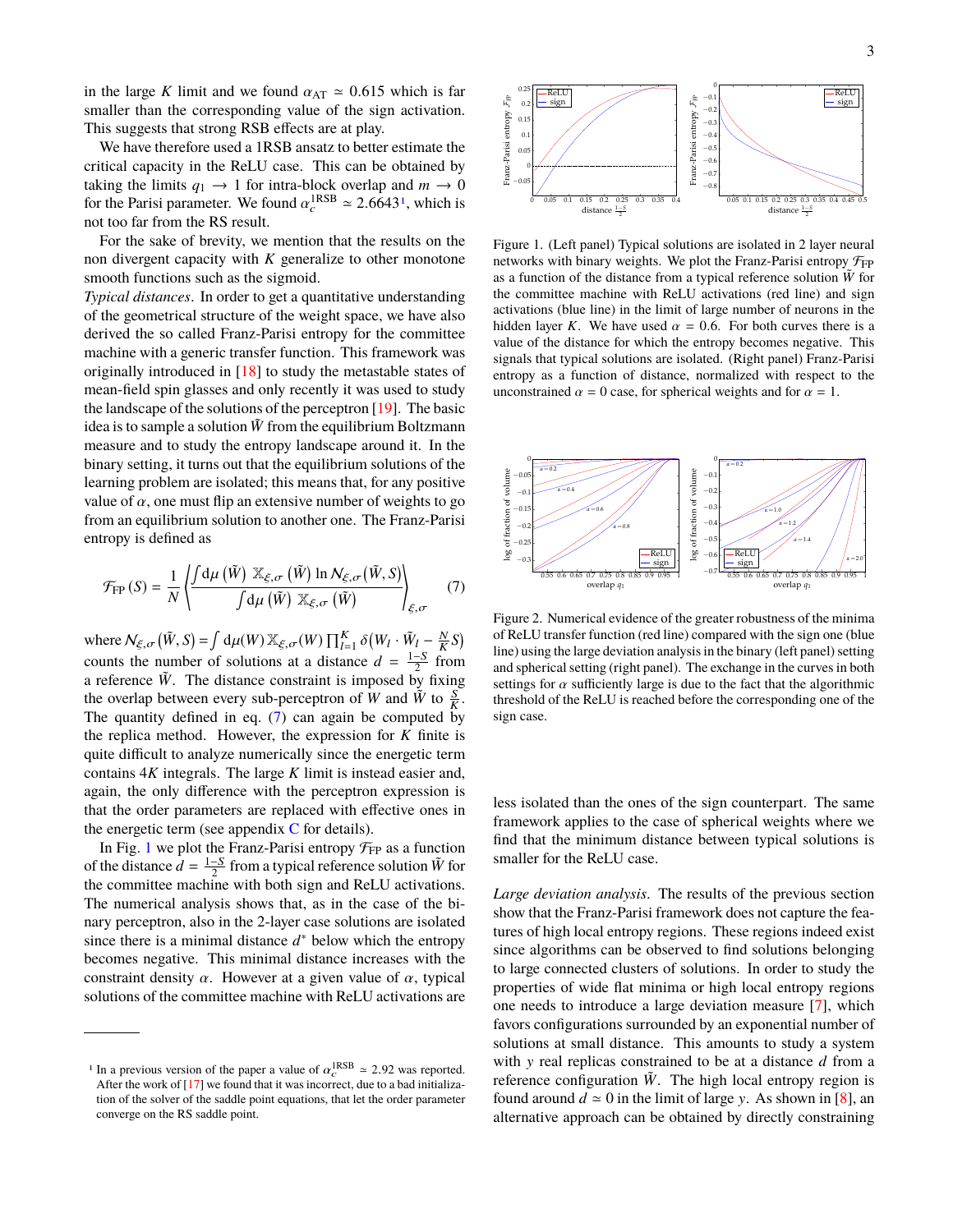the set of y replicas to be at a given mutual distance *d*, that is:

$$
Z_{\text{LD}}(d, y) = \int \prod_{a=1}^{y} d\mu(W^{a}) \prod_{a=1}^{y} \mathbb{X}_{\xi, \sigma}(W^{a})
$$

$$
\times \prod_{\substack{a \leq b \\ b}} \delta \left(W^{a}_{l} \cdot W^{b}_{l} - \frac{N(1 - 2d)}{K}\right) \tag{8}
$$

This last approach has the advantage of simplifying the calculations, since it is related to the standard 1RSB approach on the typical Gardner volume [\[20\]](#page-4-20) given in equation [\(2\)](#page-1-1): the only difference is that the Parisi parameter *m* and the intrablock overlap *q*<sup>1</sup> are fixed as external parameters, and play the same role of y and 1 − 2*d* respectively. Therefore *m* is not limited anymore to the standard range [0, <sup>1</sup>]; indeed, the large *m* regime is the significant one for capturing high local entropy regions. In the large *m* and *K* limit the large deviation free entropy  $\mathcal{F}_{\text{LD}} \equiv \frac{1}{N} \langle \ln Z_{\text{LD}} \rangle_{\xi, \sigma}$  reads

$$
\mathcal{F}_{\text{LD}}(q_1) = \mathcal{G}_{\text{S}}(q_1) + \alpha \mathcal{G}_{\text{E}}(q_1) \tag{9}
$$

where, again, the entropic term has a different expression depending on the constraint over the weights *W*. Its expression, together with the corresponding energetic term, is reported in appendix [D.](#page-9-0)

We report in Fig. [2](#page-2-3) the numerical results for both binary and spherical weights of the large deviation entropy (normalized with respect to the unconstrained  $\alpha = 0$  case) as a function of *q*<sub>1</sub>. For both sign and ReLU activations, the region  $q_1 \approx 1$  is flat around zero. This means that there exist  $\hat{W}$  references around which the landscape of solutions is basically indistinguishable from the  $\alpha = 0$  case where all configurations are solutions. We also find that the ReLU curve, in the vicinity of  $q_1 \approx 1$ , is always more entropic than the corresponding one of the sign. This picture is valid for sufficiently low values of  $\alpha$ ; for  $\alpha$ greater of a certain value  $\alpha^*$  the two curves switch. This is due to the fact that the two models have completely different due to the fact that the two models have completely different critical capacities (divergent in the sign case, finite in the ReLU case) so that one expects that clusters of solutions disappear at a smaller constrained capacity when ReLU activations are used.

*Stability distribution and robustness*. To corroborate our previous results, we have also computed (see appendix  $E$ ), for various models and types of solutions *W*, the distribution of the *stabilities*  $\Xi = \left\langle \frac{\sigma}{\sqrt{K}} \sum_{l=1}^{K} c_l \tau_l^{\mu} \right\rangle_{\xi, \sigma}$ , which measure the distance from the threshold at the output unit in the direction of the correct label  $\sigma$ , cf. eq. [\(1\)](#page-0-0). Previous calculations [\[21\]](#page-4-21) have shown that in the simple case of the spherical perceptron at the critical capacity the stability distribution around a typical solution *W* develops a delta peak in the origin  $\Xi \simeq 0$ ; we confirmed that even in the two-layer case the stability distribution of a typical solution, being isolated, also has its mode at  $\Xi \simeq 0$  even at lower  $\alpha$ , see the dashed lines in Fig. [3](#page-3-0) (left). A solution surrounded by an exponential number of other solutions, instead, should be more robust and be centered away from 0. Our calculations show that this is indeed the case both for the sign and



<span id="page-3-0"></span>Figure 3. (Left panel) Dashed lines: theoretical stability curves for the typical solutions, for binary weights at  $\alpha = 0.4$ . Solid lines: comparison between the numerical and theoretical stability distributions in the large deviation scenario, same  $\alpha$ . We have used  $q_1 = 0.85$ ,  $y = 20$ . (Right panel) Robustness of the reference configuration found by replicated simulated annealing when one pattern is perturbed by flipping a certain fraction  $\eta$  of entries.

for the ReLU activations, and we have confirmed the results by numerical simulations. In Fig. [3](#page-3-0) (left) we show the analytical and numerical results for the case of binary weights at  $\alpha = 0.4$ with  $y = 20$  replicas at  $q_1 = 0.85$ . For the numerical results, we have used simulated annealing on a system with  $K = 32$  $(K = 33)$  for the ReLU (sign) activations (respectively), and  $N = K^2 \approx 10^3$ . We have simulated a system of y interacting replicas that is able to sample from the local-entropic measure [\[6\]](#page-4-6) with the RRR Monte Carlo method [\[22\]](#page-4-22), ensuring that the annealing process was sufficiently slow such that at the end of the simulation all replicas were solutions, and controlling the interaction such that the average overlap between replicas was equal to  $q_1$  within a tolerance of 0.01. The results were averaged over 20 samples. As seen in Fig. [3](#page-3-0) (left), the agreement with the analytical computations is remarkable, despite the small values of  $N/K$  and  $K$  and the approximations introduced by sampling with simulated annealing.

The stabilities for the sign and ReLU activations are qualitatively similar, but quantitatively we observe that in all cases the curves for the ReLU case have a peak closer to 0 and a smaller variance. These are not, however, directly comparable, and it is difficult to tell from the stability curves alone which choice is more robust. We have thus directly measured, on the results of the simulations, the effect of introducing noise in the input patterns. For each trained group of y replicas, we used the configuration of the reference  $\tilde{W}$  (which lays in the middle of the cluster of solutions) and we measured the probability that a pattern of the training set would be misclassified if perturbed by flipping a fraction  $\eta$  of randomly chosen entries. We explored a wide range of values of the noise  $\eta$  and sampled 50 perturbations per pattern. The results are shown in Fig. [3](#page-3-0) (right), and they confirm that the networks with ReLU activations are more robust than those with sign activations for this  $\alpha$ , in agreement with the results of Fig. [2.](#page-2-3) We also verified that the reference configuration is indeed more robust than the individual replicas. The results for other choices of the parameters are qualitatively identical. Our preliminary tests show that the same phenomenology is maintained when the network architecture is changed to a fully-connected scheme, in which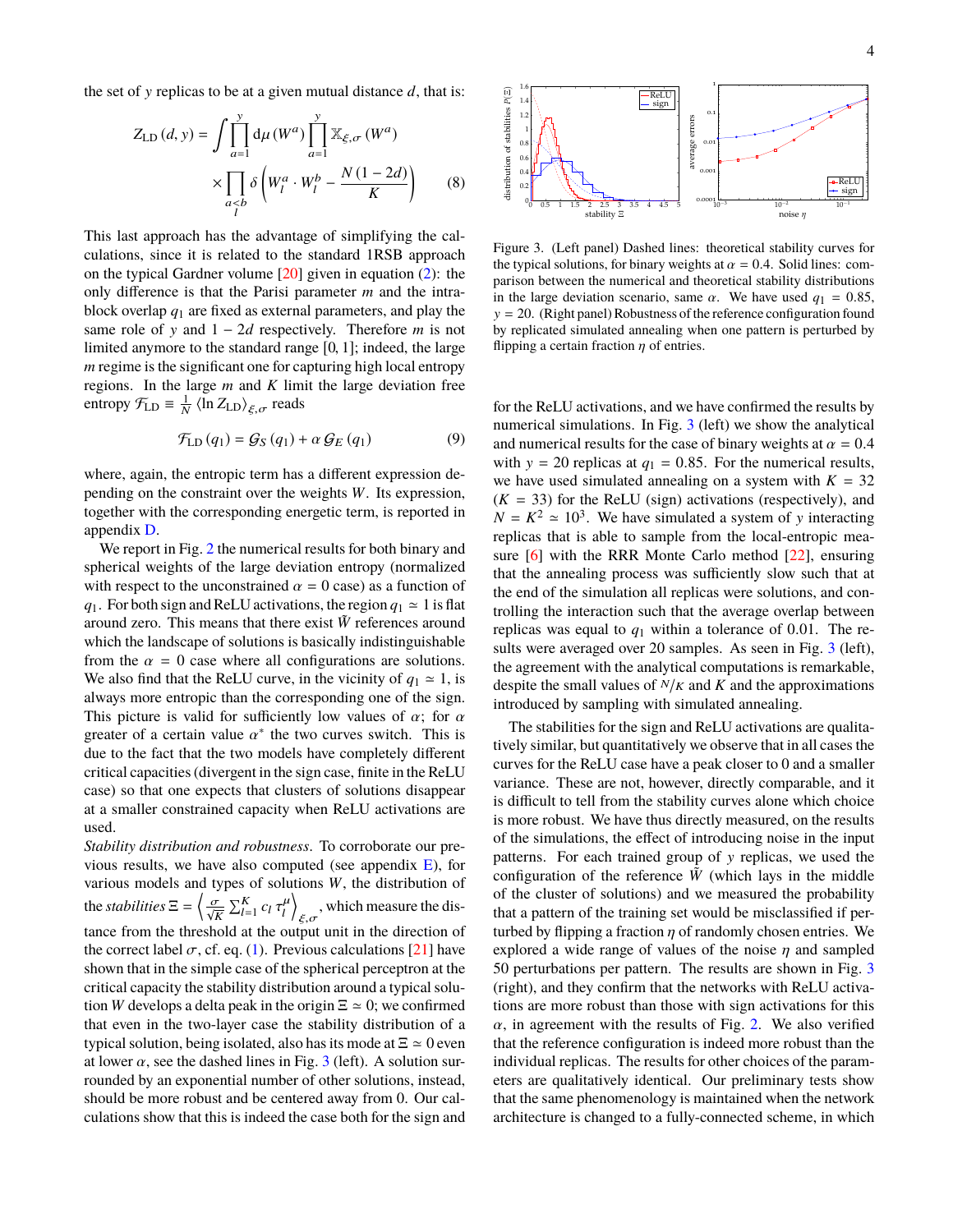each hidden unit is connected to all of the input units.

The architecture of the model that we have analyzed here is certainly very simplified compared to state of the art deep neural networks used in applications. Investigating deeper models would certainly be of great interest, but extremely challenging with current analytical techniques, and is thus an open problem. Extending our analysis to a one-hidden-layer fully-connected model, on the other hand, would in principle be feasible (the additional complication comes from the permutation symmetry of the hidden layer). However, based on the existing literature (e.g. [\[13,](#page-4-12) [23\]](#page-4-23)), and our preliminary numerical experiments mentioned above, we do not expect that such extension would result in qualitatively different outcomes compared to our tree-like model.

- <span id="page-4-0"></span>∗ [enrico.malatesta@unibocconi.it](mailto:enrico.malatesta@unibocconi.it)
- <span id="page-4-1"></span>[1] Yann LeCun, Yoshua Bengio, and Geoffrey Hinton. Deep learning. *Nature*, 521(7553):436–444, 2015. [doi:10.1038/](http://dx.doi.org/10.1038/nature14539) [nature14539](http://dx.doi.org/10.1038/nature14539).
- <span id="page-4-2"></span>[2] Léon Bottou. Large-scale machine learning with stochastic gradient descent. In *Proceedings of COMPSTAT'2010*, pages 177– 186. Springer, 2010. [doi:10.1007/978-3-7908-2604-3\\_](http://dx.doi.org/10.1007/978-3-7908-2604-3_16) [16](http://dx.doi.org/10.1007/978-3-7908-2604-3_16).
- <span id="page-4-3"></span>[3] Richard HR Hahnloser, Rahul Sarpeshkar, Misha A Mahowald, Rodney J Douglas, and H Sebastian Seung. Digital selection and analogue amplification coexist in a cortex-inspired silicon circuit. *Nature*, 405(6789):947, 2000. [doi:10.1038/35016072](http://dx.doi.org/10.1038/35016072).
- <span id="page-4-4"></span>[4] Xavier Glorot, Antoine Bordes, and Yoshua Bengio. Deep sparse rectifier neural networks. In Geoffrey Gordon, David Dunson, and Miroslav Dudík, editors, *Proceedings of the Fourteenth International Conference on Artificial Intelligence and Statistics*, volume 15 of *Proceedings of Machine Learning Research*, pages 315–323, Fort Lauderdale, FL, USA, 11–13 Apr 2011. PMLR. URL: [http://proceedings.mlr.press/](http://proceedings.mlr.press/v15/glorot11a.html) [v15/glorot11a.html](http://proceedings.mlr.press/v15/glorot11a.html).
- <span id="page-4-5"></span>[5] Sepp Hochreiter. Untersuchungen zu dynamischen neuronalen netzen. *Diploma, Technische Universität München*, 91(1), 1991.
- <span id="page-4-6"></span>[6] Carlo Baldassi, Christian Borgs, Jennifer T. Chayes, Alessandro Ingrosso, Carlo Lucibello, Luca Saglietti, and Riccardo Zecchina. Unreasonable effectiveness of learning neural networks: From accessible states and robust ensembles to basic algorithmic schemes. *Proceedings of the National Academy of Sciences*, 113(48):E7655–E7662, November 2016. [doi:](http://dx.doi.org/10.1073/pnas.1608103113) [10.1073/pnas.1608103113](http://dx.doi.org/10.1073/pnas.1608103113).
- <span id="page-4-7"></span>[7] Carlo Baldassi, Alessandro Ingrosso, Carlo Lucibello, Luca Saglietti, and Riccardo Zecchina. Subdominant dense clusters allow for simple learning and high computational performance in neural networks with discrete synapses. *Phys. Rev. Lett.*, 115:128101, Sep 2015. [doi:10.1103/PhysRevLett.115.](http://dx.doi.org/10.1103/PhysRevLett.115.128101) [128101](http://dx.doi.org/10.1103/PhysRevLett.115.128101).
- <span id="page-4-8"></span>[8] Carlo Baldassi, Fabrizio Pittorino, and Riccardo Zecchina.

Shaping the learning landscape in neural networks around wide flat minima. *arXiv preprint arXiv:1905.07833*, 2019. URL: <https://arxiv.org/abs/1905.07833>.

- <span id="page-4-9"></span>[9] Elizabeth Gardner. The space of interactions in neural network models. *Journal of Physics A: Mathematical and General*, 21(1):257–270, jan 1988. [doi:10.1088/0305-4470/21/1/](http://dx.doi.org/10.1088/0305-4470/21/1/030) [030](http://dx.doi.org/10.1088/0305-4470/21/1/030).
- <span id="page-4-14"></span>[10] Elizabeth Gardner and Bernard Derrida. Optimal storage properties of neural network models. *Journal of Physics A: Mathematical and General*, 21(1):271–284, jan 1988. [doi:](http://dx.doi.org/10.1088/0305-4470/21/1/031) [10.1088/0305-4470/21/1/031](http://dx.doi.org/10.1088/0305-4470/21/1/031).
- <span id="page-4-10"></span>[11] Marc Mézard. The space of interactions in neural networks: Gardner's computation with the cavity method. *Journal of Physics A: Mathematical and General*, 22(12):2181, 1989. [doi:doi.org/10.1088/0305-4470/22/12/018](http://dx.doi.org/doi.org/10.1088/0305-4470/22/12/018).
- <span id="page-4-11"></span>[12] Hidetoshi Nishimori. *Statistical Physics of Spin Glasses and Information Processing: An Introduction*. International series of monographs on physics. Oxford University Press, 2001. [doi:](http://dx.doi.org/10.1093/acprof:oso/9780198509417.001.0001) [10.1093/acprof:oso/9780198509417.001.0001](http://dx.doi.org/10.1093/acprof:oso/9780198509417.001.0001).
- <span id="page-4-12"></span>[13] Eli Barkai, David Hansel, and Haim Sompolinsky. Broken symmetries in multilayered perceptrons. *Phys. Rev. A*, 45:4146– 4161, Mar 1992. [doi:10.1103/PhysRevA.45.4146](http://dx.doi.org/10.1103/PhysRevA.45.4146).
- <span id="page-4-13"></span>[14] A. Engel, H. M. Köhler, F. Tschepke, H. Vollmayr, and A. Zippelius. Storage capacity and learning algorithms for two-layer neural networks. *Phys. Rev. A*, 45:7590–7609, May 1992. [doi:10.1103/PhysRevA.45.7590](http://dx.doi.org/10.1103/PhysRevA.45.7590).
- <span id="page-4-15"></span>[15] Graeme Mitchison and Richard Durbin. Bounds on the learning capacity of some multi-layer networks. *Biological Cybernetics*, 60(5):345–365, 1989. [doi:10.1007/BF00204772](http://dx.doi.org/10.1007/BF00204772).
- <span id="page-4-16"></span>[16] Rémi Monasson and Riccardo Zecchina. Weight space structure and internal representations: a direct approach to learning and generalization in multilayer neural networks. *Physical review letters*, 75(12):2432, 1995. [doi:10.1103/PhysRevLett.75.](http://dx.doi.org/10.1103/PhysRevLett.75.2432) [2432](http://dx.doi.org/10.1103/PhysRevLett.75.2432).
- <span id="page-4-19"></span>[17] Jacob A Zavatone-Veth and Cengiz Pehlevan. Activation function dependence of the storage capacity of treelike neural networks. *arXiv preprint arXiv:2007.11136*, 2020.
- <span id="page-4-17"></span>[18] Silvio Franz and Giorgio Parisi. Recipes for metastable states in spin glasses. *Journal de Physique I*, 5(11):1401–1415, 1995. [doi:10.1051/jp1:1995201](http://dx.doi.org/10.1051/jp1:1995201).
- <span id="page-4-18"></span>[19] Haiping Huang and Yoshiyuki Kabashima. Origin of the computational hardness for learning with binary synapses. *Physical Review E*, 90(5):052813, 2014. [doi:https://doi.org/10.](http://dx.doi.org/https://doi.org/10.1103/PhysRevE.90.052813) [1103/PhysRevE.90.052813](http://dx.doi.org/https://doi.org/10.1103/PhysRevE.90.052813).
- <span id="page-4-20"></span>[20] Werner Krauth and Marc Mézard. Storage capacity of memory networks with binary couplings. *J. Phys. France*, 50:3057–3066, 1989. [doi:10.1051/jphys:0198900500200305700](http://dx.doi.org/10.1051/jphys:0198900500200305700).
- <span id="page-4-21"></span>[21] Thomas B Kepler and Laurence F Abbott. Domains of attraction in neural networks. *J. Phys. France*, 49(10):1657–1662, 1988. [doi:10.1051/jphys:0198800490100165700](http://dx.doi.org/10.1051/jphys:0198800490100165700).
- <span id="page-4-22"></span>[22] Carlo Baldassi. A method to reduce the rejection rate in monte carlo markov chains. *Journal of Statistical Mechanics: Theory and Experiment*, 2017(3):033301, 2017. [doi:](http://dx.doi.org/10.1088/1742-5468/aa5335) [10.1088/1742-5468/aa5335](http://dx.doi.org/10.1088/1742-5468/aa5335).
- <span id="page-4-23"></span>[23] R Urbanczik. Storage capacity of the fully-connected committee machine. *Journal of Physics A: Mathematical and General*, 30(11):L387, 1997. [doi:10.1088/0305-4470/30/11/007](http://dx.doi.org/10.1088/0305-4470/30/11/007).

## **Appendix A: Model**

Our model is a tree-like committee machine with N weights  $W_{li}$  divided into K groups of  $N/K$  entries. We use the index  $l = 1, ..., K$  for the group and  $i = 1, ..., \frac{N}{K}$  for the entry. We consider two cases, the binary case  $W_{li} = \pm 1$  for all *l*, *i* and the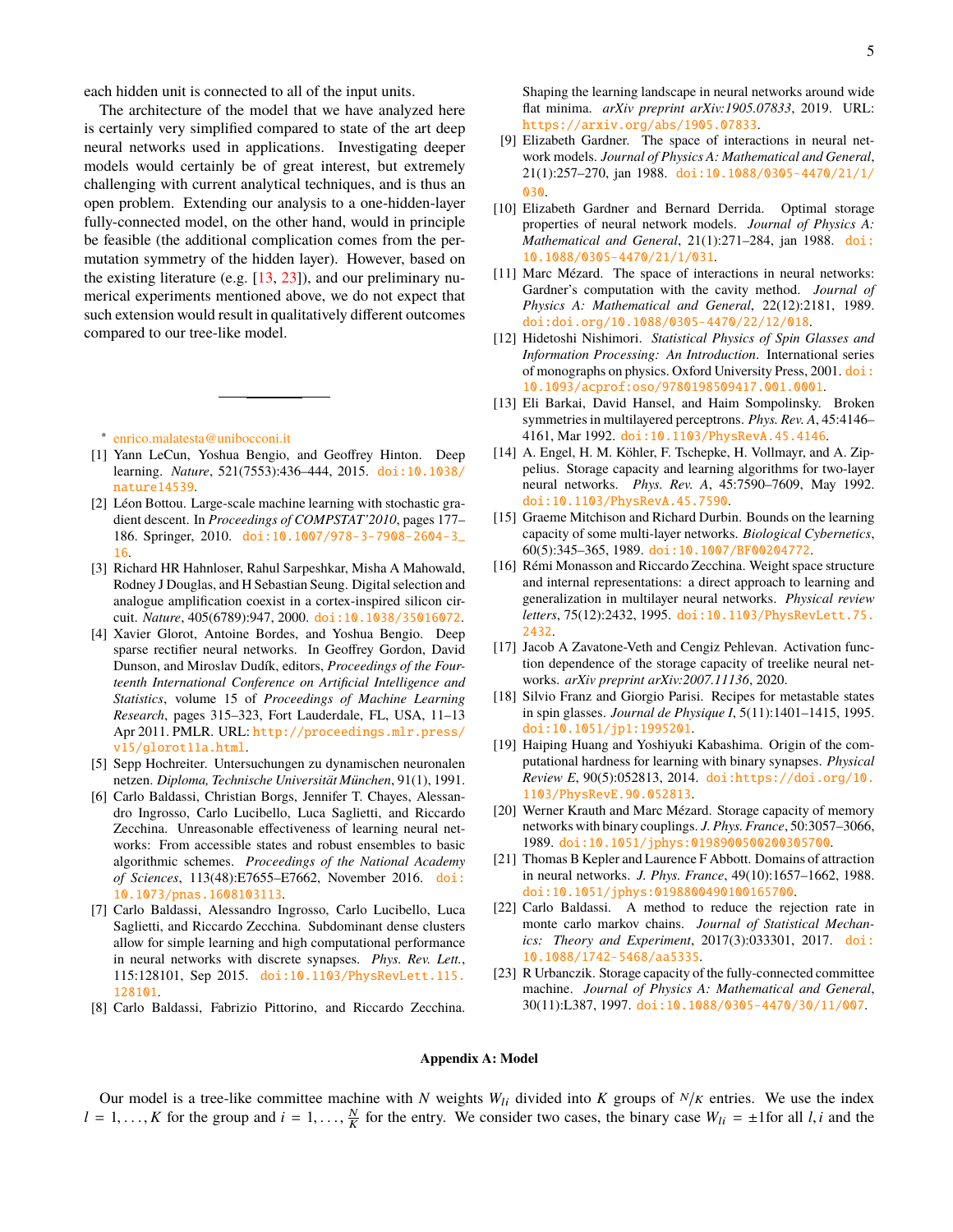continuous case with spherical constraints on each group,  $\sum_{i=1}^{N/K} W_{li}^2 = N/K$  for all *l*.

The training set consists of  $p = \alpha N$  random binary i.i.d. patterns. The inputs are denoted by  $\xi_{li}^{\mu}$  and the outputs by  $\sigma^{\mu}$ , where  $-1$ , is the pattern index  $\mu = 1, \ldots, p$  is the pattern index.

In our analysis, we write the model using a generic activation function  $g(x)$  for the first layer (hidden) units. We will consider two cases: the sign case  $g(x) = sgn(x)$  and the ReLU case  $g(x) = max(0, x)$ . The output of any given unit *l* in response to a pattern  $\mu$  is thus written as

$$
\tau_l^{\mu} = g \left( \frac{1}{\sqrt{N/K}} \sum_i W_{li} \xi_{li}^{\mu} \right)
$$
 (A1)

The connection weights between the first layer and the output are denoted by  $c_l$  and considered binary and fixed; for the case of ReLU activations we set the first half  $l = 1, \ldots, K/2$  to the value +1 and the rest to  $-1$ ; for the case of the sign activations we can set them to all to  $+1$  without loss of generality.

A configuration of the weights *W* solves the training problem if it classifies correctly all the patterns; we denote this with the indicator function

$$
\mathbb{X}_{\xi,\sigma}(W) = \prod_{\mu} \Theta\left(\frac{\sigma^{\mu}}{\sqrt{K}} \sum_{l} c_l \tau_l^{\mu}\right)
$$
 (A2)

where  $\Theta(x) = 1$  if  $x > 0$  and 0 otherwise is the Heaviside step function.

The volume of the space of configurations that correctly classify the whole training set is then

$$
Z = \int d\mu(W) \, \mathbb{X}_{\xi,\sigma}(W) \tag{A3}
$$

where  $d\mu(W)$  is the flat measure over the admissible values of the *W*, depending on whether we're analyzing the binary or the spherical case. The average of the log-volume over the distribution of the patterns,  $\langle \log Z \rangle_{\xi,\sigma}$ , is the free entropy of the model  $\mathcal{F}$ . We can evaluate it in the large N limit with the the "replica trick" using t *F*. We can evaluate it in the large *N* limit with the the "replica trick", using the formula  $\log Z = \lim_{n\to 0} \partial_n Z^n$ , computing the system and then taking the limit  $n \to 0$ . average for integer *n* and then taking the limit  $n \rightarrow 0$ .

As explained in the main text, in all cases the resulting expression takes the form

$$
\mathcal{F} = \mathcal{G}_S + \alpha \mathcal{G}_E \tag{A4}
$$

where the  $G_S$  part is only affected by the spherical or binary nature of the weights, whereas the  $G_E$  part is only affected by *K* and by the activation function g. Determining their value requires to compute a saddle-point over some overlap parameters  $q_l^{ab}$ with  $a, b = 1, \ldots, n$  representing overlaps between replicas, and their conjugates  $\hat{q}_l^{ab}$ ; in turn, this requires an ansatz about the structure of the saddle-point in order to perform the  $n \to 0$  limit structure of the saddle-point in order to perform the  $n \rightarrow 0$  limit.

For the spherical weights, the  $G_S$  part (before the  $n \to 0$  limit) reads

$$
\mathcal{G}_S^{\text{sph}} = -\frac{1}{2nK} \sum_l \sum_{a,b} q_l^{ab} \hat{q}_l^{ab} + \frac{1}{nK} \sum_l \log \int \prod_a \mathrm{d}W^a \; e^{\frac{1}{2} \sum_{a,b} \hat{q}_l^{ab} W^a W^b} \tag{A5}
$$

while for the binary case we have a very similar expression, except that the summations don't have the  $a = b$  case and the integral over  $W^a$  becomes a summation:

$$
\mathcal{G}_S^{\text{bin}} = -\frac{1}{2nK} \sum_{l=1}^K \sum_{a \neq b} q_l^{ab} \hat{q}_l^{ab} + \frac{1}{nK} \sum_{l=1}^K \log \sum_{W^a = \pm 1} e^{\frac{1}{2} \sum_{a \neq b} \hat{q}_l^{ab} W^a W^b}
$$
(A6)

The  $\mathcal{G}_E$  part reads:

$$
\mathcal{G}_E = \frac{1}{n} \mathbb{E}_{\sigma} \log \int \prod_{la} \frac{du_l^a d\hat{u}_l^a}{2\pi} \prod_a \Theta \left( \sigma^{\mu} \frac{1}{\sqrt{K}} \sum_l c_l g \left( u_l^a \right) \right) e^{-\sum_{\alpha l} i \hat{u}_l^a u_l^a - \frac{1}{2} \sum_l \sum_{ab} q_l^{ab} \hat{u}_l^a \hat{u}_l^b}
$$
(A7)

In all cases, we study the problem in the large *K* limit, which allows to invoke the central limit theorem and leads to a crucial simplification of the expressions.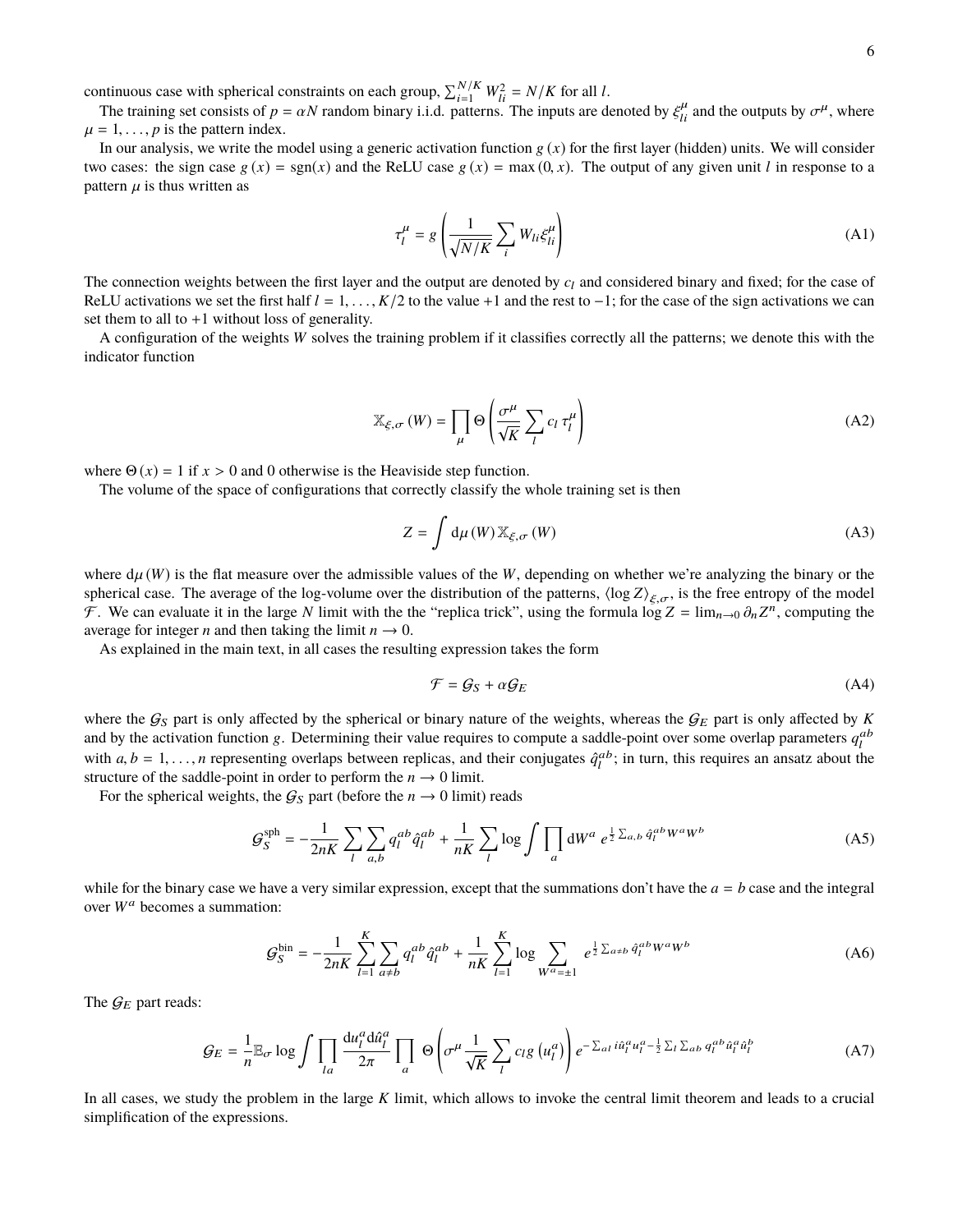### **Appendix B: Critical capacity**

### <span id="page-6-0"></span>**1. Replica symmetric ansatz**

In the replica-symmetric (RS) case we seek solutions of the form  $q_t^{ab} = \delta_{ab} + (1 - \delta_{ab})q$  for all *l*, *a*, *b*, where  $\delta_{ab}$  is the sequence of the conjugated permeters  $\delta^{ab} = \delta_{ab} + (1 - \delta_{ab})q$  for all *l*, *a*, *b*, wher Kronecker delta symbol, and similarly for the conjugated parameters,  $\hat{q}_l^{ab} = \delta_{ab} \hat{Q} + (1 - \delta_{ab}) \hat{q}$  for all *l*, *a*, *b*. The resulting expressions as reported in the main text, are: expressions, as reported in the main text, are:

$$
G_S^{\rm sph} = \frac{1}{2}\hat{Q} + \frac{1}{2}q\hat{q} + \frac{1}{2}\ln\frac{2\pi}{\hat{Q} + \hat{q}} + \frac{\hat{q}}{2(\hat{Q} + \hat{q})}
$$
(B1)

$$
\mathcal{G}_S^{\text{bin}} = -\frac{\hat{q}}{2} (1 - q) + \int Dz \ln 2 \cosh \left( z \sqrt{\hat{q}} \right) \tag{B2}
$$

$$
G_E = \int Dz_0 \ln H \left( -\sqrt{\frac{\Delta - \Delta_{-1}}{\Delta_2 - \Delta}} z_0 \right) \tag{B3}
$$

where  $Dz \equiv dz \frac{e^{-\frac{1}{2}z^2}}{\sqrt{2\pi}}$  is a Gaussian measure,  $H(x) = \int_x^{\infty} Dz = \frac{1}{2}$ erfc  $\left(\frac{x}{\sqrt{2}}\right)$ activation function g: ) and the expressions of  $\Delta$ ,  $\Delta_2$  and  $\Delta_{-1}$  depend on the

$$
\Delta_{-1}^{\text{sgn}} = 0; \qquad \Delta^{\text{sgn}} = 1 - \frac{2}{\pi} \arccos(q); \qquad \Delta_2^{\text{sgn}} = 1
$$

$$
\Delta_{-1}^{\text{ReLU}} = \frac{1}{2\pi}; \qquad \Delta^{\text{ReLU}} = \frac{\sqrt{1-q^2}}{2\pi} + \frac{q}{\pi} \arctan\sqrt{\frac{1+q}{1-q}}; \qquad \Delta_2^{\text{ReLU}} = \frac{1}{2}
$$

The values of the overlaps and conjugated parameters are found by setting to 0 the derivatives of the free entropy.

The critical capacity  $\alpha_c$  is found in the binary case by seeking numerically the value of  $\alpha$  for which the saddle point solutions returns a zero free entropy. For the spherical case, instead,  $\alpha_c$  is determined by finding the value of  $\alpha$  such that  $q \to 1$ , which can be obtained analytically by reparametrizing  $q = 1 - \delta q$  and expanding around  $\delta q \ll 1$ . In this limit, we must also reparametrize  $\Delta$  using  $\Delta_2 - \Delta = \delta \Delta \delta q^x$ , where *x* is an exponent that depends on the activation function: it is  $x = 1/2$  for the sign and  $x = 1$  for the sign and  $x = 1$  for the sign and  $x = 1$  for the sign and  $x = 1/2$  for the si the ReLU. Due to this difference in this exponent,  $\alpha_c$  diverges in the sign activation case (as was shown in [\[13,](#page-4-12) [14\]](#page-4-13)), while for the ReLU activations it converges to  $2(1-\frac{1}{\pi})^{-1}$ . However, the RS result for the spherical case is only an upper bound, and a more accurate result requires replica-symmetry breaking.

# <span id="page-6-4"></span><span id="page-6-3"></span><span id="page-6-2"></span><span id="page-6-1"></span>**2. 1RSB ansatz**

In the one-step replica-symmetry-breaking  $(1-RSB)$  ansatz we seek solutions with 3 possible values of the overlaps  $q_l^{ab}$  and their conjugates. We group the *n* replicas in  $\frac{n}{m}$  groups of *m* replicas each, and denote with  $q_0$  the overlaps among different groups and with  $q_1$  the overlaps within the same group. As before, the self overlap is  $q^{aa} = 1$  and its conjugate  $\hat{q}^{aa} = \hat{Q}$  (these are only relevant in the spherical case).

The resulting expressions are:

$$
G_S^{\text{sph}} = \frac{1}{2}\hat{Q} + \frac{1}{2}\hat{q}_1q_1 + \frac{m}{2}(q_0\hat{q}_0 - q_1\hat{q}_1) + \frac{1}{2}\left[\ln\frac{2\pi}{\hat{Q} + \hat{q}_1} + \frac{1}{m}\ln\left(\frac{\hat{Q} + \hat{q}_1}{\hat{Q} + \hat{q}_1 - m(\hat{q}_1 - \hat{q}_0)}\right) + \frac{\hat{q}_0}{\hat{Q} + \hat{q}_1 - m(\hat{q}_1 - \hat{q}_0)}\right]
$$
(B4)

$$
\mathcal{G}_S^{\text{bin}} = -\frac{\hat{q}_1}{2} (1 - q_1) + \frac{m}{2} (q_0 \hat{q}_0 - q_1 \hat{q}_1) + \frac{1}{m} \int Du \, \ln \int Dv \left( 2 \cosh \left( \sqrt{\hat{q}_0} u + \sqrt{\hat{q}_1 - \hat{q}_0} v \right) \right)^m \tag{B5}
$$

$$
G_E = \frac{1}{m} \int Dz_0 \ln \int Dz_1 H \left( -\frac{\sqrt{\Delta_0 - \Delta_{-1}} z_0 + \sqrt{\Delta_1 - \Delta_0} z_1}{\sqrt{\Delta_2 - \Delta_1}} \right)^m
$$
(B6)

the expressions of  $\Delta_2$  and  $\Delta_{-1}$  are the same as in the RS case. The expressions of  $\Delta_0$  and  $\Delta_1$  take the same form as the RS expressions for  $\Delta$ , except that  $q_0$  and  $q_1$  must be used instead of  $q$ .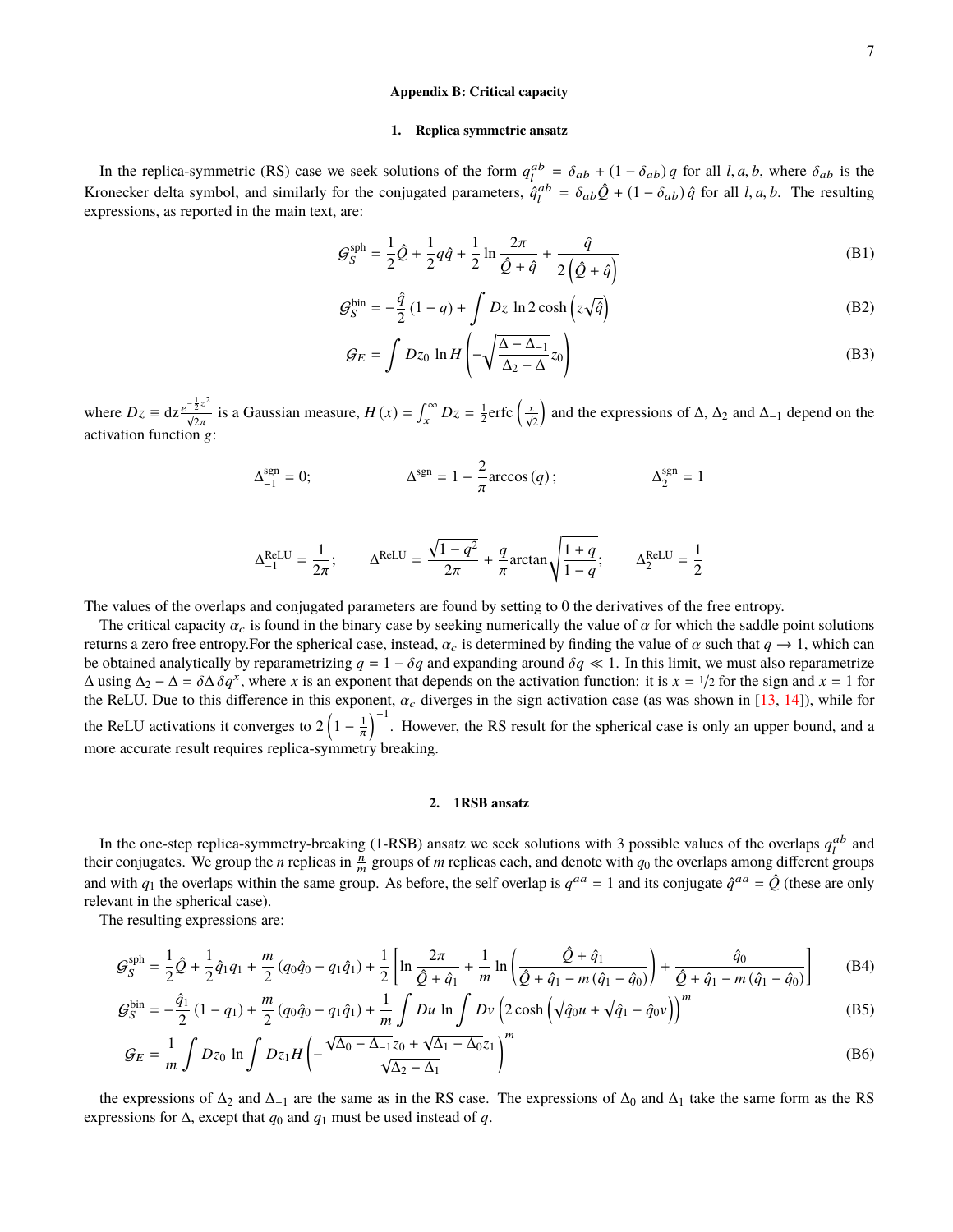Similarly to the RS case, in order to determine the critical capacity  $\alpha_c$  in the spherical case, we need to find the value of  $\alpha$ such that  $q_1 \rightarrow 1$ . In this case however we must also have  $m \rightarrow 0$ . The scaling is such that  $\tilde{m} = m/(1 - q_1)$  is finite. The final expression reads

$$
\alpha_c = \frac{\ln\left(1 + \tilde{m}\left(1 - q_0\right)\right) + \frac{\tilde{m}q_0}{1 + \tilde{m}\left(1 - q_0\right)}}{2f\left(q_0, \tilde{m}\right)}\tag{B7}
$$

where

$$
f(q_0, \tilde{m}) = \int Dz_0 \ln \left[ \frac{\sqrt{\delta \Delta} e^{-\frac{(\Delta_0 - \Delta_{-1})\tilde{m}}{\delta \Delta + (\Delta_2 - \Delta_0)\tilde{m}} \frac{z_0^2}{2}}}{\sqrt{\delta \Delta + (\Delta_2 - \Delta_0)\tilde{m}}} H \left( -\sqrt{\frac{\Delta_0 - \Delta_{-1}}{\Delta_2 - \Delta_0} \frac{\sqrt{\delta \Delta} z_0}{\sqrt{\delta \Delta + (\Delta_2 - \Delta_0)\tilde{m}}} } \right) + H \left( \sqrt{\frac{\Delta_0 - \Delta_{-1}}{\Delta_2 - \Delta_0} z_0} \right) \right]
$$
(B8)

The expression of  $\delta\Delta$  is the same as in the RS case using  $\Delta_1$  instead of  $\Delta$ ; the values of  $q_0$  and  $\tilde{m}$  are determined by saddle point equations as usual.

### <span id="page-7-0"></span>**Appendix C: Franz-Parisi potential**

The Franz-Parisi entropy [\[18,](#page-4-17) [19\]](#page-4-18) is defined as (cf. eq. [\(7\)](#page-2-1) of the main text):

$$
\mathcal{F}_{\text{FP}}\left(S\right) = \frac{1}{N} \left\{ \frac{\int d\mu\left(\tilde{W}\right) \mathbb{X}_{\xi,\sigma}\left(\tilde{W}\right) \ln N_{\xi,\sigma}\left(\tilde{W},S\right)}{\int d\mu\left(\tilde{W}\right) \mathbb{X}_{\xi,\sigma}\left(\tilde{W}\right)} \right\}_{\xi,\sigma} \tag{C1}
$$

where  $N_{\xi,\sigma}(\tilde{W}, S) = \int d\mu(W) \mathbb{X}_{\xi,\sigma}(W) \prod_{l=1}^K \delta_l$ <br> $\tilde{W}$ . In this syntession  $\tilde{W}$  represents a tunisel  $(W_l \cdot \tilde{W}_l - \frac{N}{K}S)$  counts the number of solutions at a distance  $\frac{1-S}{2}$  from the reference *W*˜ . In this expression, *W*˜ represents a typical solution. The evaluation of this quantity requires the use of two sets of replicas: *n* replicas of the reference configuration  $\tilde{W}$ , for which we use the indices *a* and *b*, and *r* replicas of the surrounding configurations *W*, for which we use the indices *c* and *d*. The computation proceeds following standard steps, leading to these expressions, written in terms of the overlaps  $q_l^{ab} = \frac{K}{N} \sum_{i=1}^{N/K} \tilde{W}_{li}^a \tilde{W}_{li}^b$ ,  $p_l^{cd} = \frac{K}{N} \sum_{i=1}^{N/K} W_{li}^c W_{li}^d$ ,  $t_l^{ac} = \frac{K}{N} \sum_{i=1}^{N/K} \tilde{W}_{li}^a W_{li}^c$  and their conjugate quantities:

$$
\mathcal{F}_{\rm FP} = \mathcal{G}_S + \alpha \mathcal{G}_E \tag{C2}
$$

$$
\mathcal{G}_{S}^{\text{sph}} = -\frac{1}{2nK} \sum_{l=1}^{K} \sum_{a,b} q_{l}^{ab} \hat{q}_{l}^{ab} - \frac{1}{2nK} \sum_{l=1}^{K} \sum_{c,d} p_{l}^{cd} \hat{p}_{l}^{cd} - \frac{1}{nK} \sum_{l=1}^{K} \sum_{a>l,c} t_{l}^{ac} \hat{r}_{l}^{ac} - \frac{S}{nK} \sum_{l=1}^{K} \sum_{a>l,c} \hat{S}_{l}^{c} + \frac{1}{2nK} \sum_{l=1}^{K} \sum_{a>l,c} \hat{r}_{l}^{ac} \hat{w}_{l}^{ac} \hat{w}_{l}^{ac} + \frac{S}{nK} \sum_{l=1}^{K} \sum_{a>l,c} \hat{S}_{l}^{c} \hat{w}_{l}^{ca} \hat{w}_{l}^{ca} + \frac{S}{nK} \sum_{a>l,c} \hat{S}_{l}^{c} \hat{w}_{l}^{ca} \hat{w}_{l}^{ca} + \frac{S}{nK} \sum_{a>l,c} \hat{S}_{l}^{c} \hat{w}_{l}^{ca} \hat{w}_{l}^{ca} + \frac{S}{nK} \sum_{a>l,c} \hat{w}_{l}^{ca} \hat{w}_{l}^{ca} \hat{w}_{l}^{ca} + \frac{S}{nK} \sum_{a>l,c} \hat{w}_{l}^{ca} \hat{w}_{l}^{ca} \hat{w}_{l}^{ca} + \frac{S}{nK} \sum_{a>l,c} \hat{w}_{l}^{ca} \hat{w}_{l}^{ca} \hat{w}_{l}^{ca} + \frac{S}{nK} \sum_{a>l,c} \hat{w}_{l}^{ca} \hat{w}_{l}^{ca} \hat{w}_{l}^{ca} + \frac{S}{nK} \sum_{a>l,c} \hat{w}_{l}^{ca} \hat{w}_{l}^{ca} \hat{w}_{l}^{ca} + \frac{S}{nK} \sum_{a>l,c} \hat{w}_{l}^{ca} \hat{w}_{l}^{ca} \hat{w}_{l}^{ca} + \frac{S}{nK} \sum_{a>l,c} \hat{w}_{l}^{ca} \hat{w}_{l}^{ca} \hat{w}_{l}^{ca} + \frac{S}{nK} \sum_{a>l,c} \hat{w}_{l}^{ca} \hat{w}_{l}^{ca} \hat{
$$

$$
+\frac{1}{nK}\ln\int\prod_{al}d\tilde{W}_{l}^{a}\prod_{cl}dW_{l}^{c}\prod_{l}e^{\frac{1}{2}\sum_{a,b}\hat{q}_{l}^{ab}\tilde{W}_{l}^{a}\tilde{W}_{l}^{b}+\frac{1}{2}\sum_{c,d}\hat{p}_{l}^{c}dW_{l}^{c}W_{l}^{d}+\sum_{a>1,c}\hat{t}_{l}^{ac}\tilde{W}_{l}^{a}W_{l}^{c}+\tilde{W}_{l}^{a=1}\sum_{c}\hat{S}_{l}^{c}W_{l}^{c}}}{2nK\sum_{l=1}^{K}\sum_{a\neq b}q_{l}^{ab}\hat{q}_{l}^{ab}-\frac{1}{2nK}\sum_{l=1}^{K}\sum_{c\neq d}p_{l}^{cd}\hat{p}_{l}^{cd}-\frac{1}{nK}\sum_{l=1}^{K}\sum_{a>1,c}t_{l}^{ac}\hat{t}_{l}^{ac}-\frac{S}{nK}\sum_{l=1}^{K}\sum_{a>1,c}\hat{S}_{l}^{c}+\\+\frac{1}{nK}\ln\sum_{\tilde{W}_{l}^{a}=\pm1}\sum_{W_{l}^{c}=\pm1}\sum_{l}e^{\frac{1}{2}\sum_{a\neq b}\hat{q}_{l}^{ab}\tilde{W}_{l}^{a}\tilde{W}_{l}^{b}+\frac{1}{2}\sum_{c\neq d}\hat{p}_{l}^{cd}W_{l}^{c}W_{l}^{d}+\sum_{a>1,c}\hat{t}_{l}^{ac}\tilde{W}_{l}^{a}W_{l}^{c}+\tilde{W}_{l}^{a=1}\sum_{c}\hat{S}_{l}^{c}W_{l}^{c}}}
$$
(C4)

$$
G_E = \frac{1}{n} \mathbb{E}_{\sigma} \ln \int \prod_{la} \frac{d\lambda_i^a d\hat{\lambda}_i^a}{2\pi} \prod_{lc} \frac{du_l^c d\hat{u}_l^c}{2\pi} e^{i\lambda_i^a \hat{\lambda}_l^a + iu_l^c \hat{u}_l^c} \prod_a \theta \left(\frac{\sigma}{\sqrt{K}} \sum_l c_l g \left(\lambda_i^a\right)\right) \prod_c \theta \left(\frac{\sigma}{\sqrt{K}} \sum_l c_l g \left(u_l^c\right)\right) \times \sqrt{\prod_l e^{-\frac{1}{2} \sum_a (\hat{\lambda}_l^a)^2 - \frac{1}{2} \sum_c (a_l^c)^2 - \sum_{a1,c} t_l^{ac} \hat{\lambda}_l^a \hat{u}_l^c - S \hat{\lambda}_l^{a=1} \sum_c \hat{u}_l^c} \tag{C5}
$$

The calculation proceeds by taking the RS ansatz with the same structure as that of sec. [B 1](#page-6-0) and the limit  $n \to 0$ ,  $r \to 0$ . We obtain, in the large *K* limit: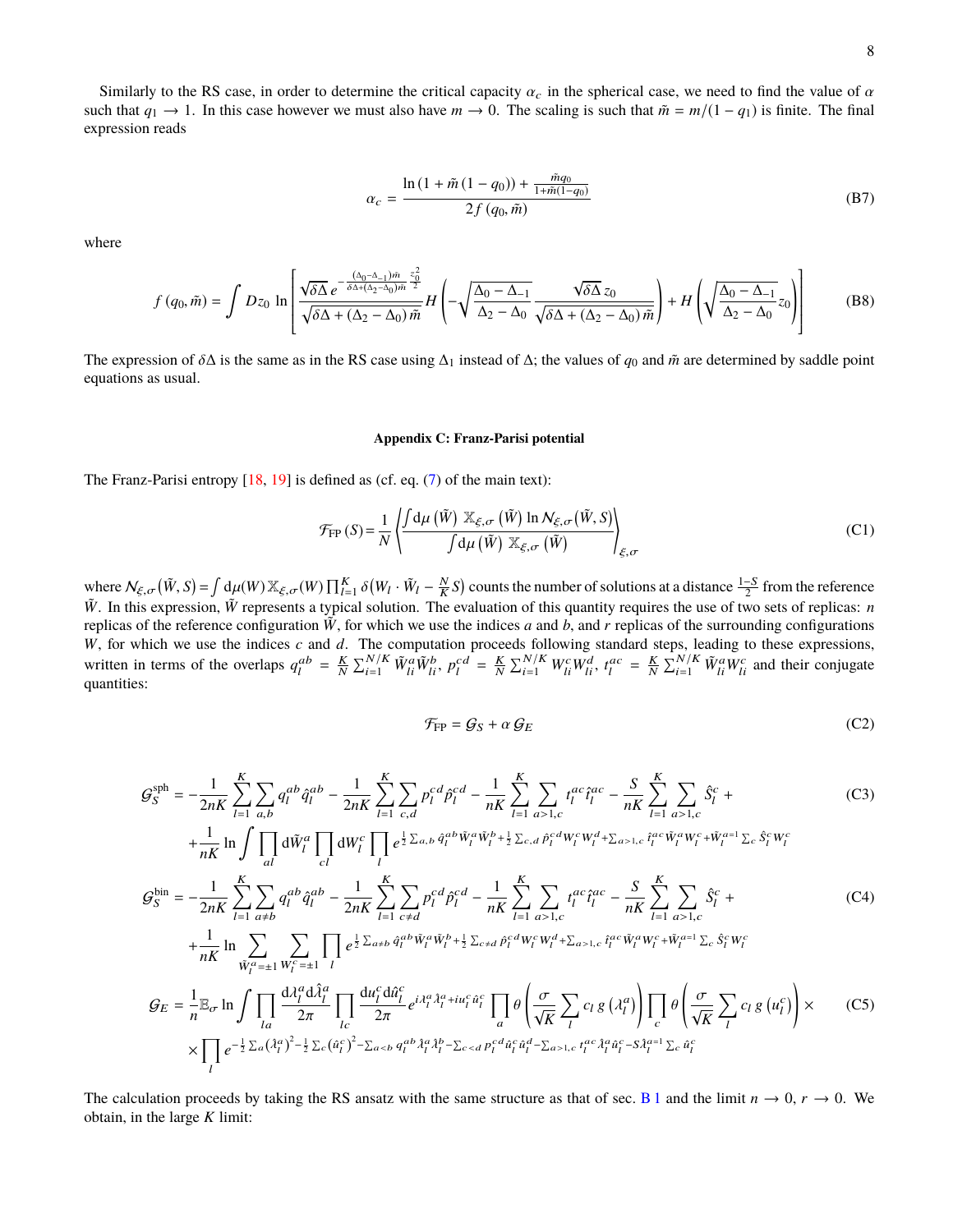$$
\mathcal{G}_{S}^{\text{sph}} = \frac{1}{2}\hat{P} + \frac{1}{2}\hat{p}p + \hat{t}t - \hat{S}S + \frac{1}{2}\ln\frac{2\pi}{\hat{P} + \hat{p}} + \frac{1}{\hat{P} + \hat{p}}\left[\frac{\hat{p}}{2} + \frac{(\hat{S} - \hat{t})^{2}(\frac{\hat{Q}}{2} + \hat{q})}{(\hat{Q} + \hat{q})^{2}} + \frac{\hat{t}(\hat{S} - \hat{t})}{\hat{Q} + \hat{q}}\right]
$$
(C6)

$$
\mathcal{G}_{S}^{\text{bin}} = -\frac{1}{2}\hat{p}(1-p) + \hat{t}t - \hat{S}S + \int Du \frac{\sum_{\tilde{W}=\pm 1} e^{\tilde{W}\sqrt{\hat{q}}x} \int Dv \ln \left[2\cosh\left(\sqrt{\hat{p} - \frac{\hat{t}^{2}}{\hat{q}}}v + \frac{\hat{t}}{\sqrt{\hat{q}}}u + \left(\hat{S} - \hat{t}\right)\tilde{W}\right)\right]}{2\cosh\left(\sqrt{\hat{q}}u\right)} \tag{C7}
$$

$$
G_E = \int Dz_0 \frac{\int Dz_1 H\left(-\frac{D_1 z_1 + \sqrt{\Sigma_0 \Gamma} z_0}{\sqrt{\Sigma_1 \Gamma - D_1^2}}\right) \ln H\left(-\frac{\sqrt{\Gamma} z_1 + D_0 z_0 / \sqrt{\Sigma_0}}{\sqrt{\Delta_3}}\right)}{H\left(-\sqrt{\frac{\Sigma_0}{\Sigma_1}} z_0\right)}
$$
(C8)

where we introduced the auxiliary quantities  $\Sigma_0$ ,  $\Sigma_1$ ,  $\Gamma$ ,  $D_0$ ,  $D_1$  and  $\Delta_3$  which depend on the choice of the activation function (like the  $\Delta_{-1/0/1/2}$  of the previous section). For the sign activations we get:

$$
\Delta_3^{\text{sgn}} = \frac{2}{\pi} \arccos p \tag{C9}
$$

$$
\Sigma_0^{\text{sgn}} = 1 - \frac{2}{\pi} \arccos q \tag{C10}
$$

$$
\Sigma_1^{\text{sgn}} = \frac{2}{\pi} \arccos q \tag{C11}
$$

$$
D_0^{\text{sgn}} = \frac{2}{\pi} \arctan\left(\frac{t}{\sqrt{1 - t^2}}\right)
$$
 (C12)

$$
D_1^{\text{sgn}} = \frac{2}{\pi} \left[ \arctan\left(\frac{S}{\sqrt{1 - S^2}}\right) - \arctan\left(\frac{t}{\sqrt{1 - t^2}}\right) \right]
$$
(C13)

$$
\Gamma^{\text{sgn}} = 1 - \frac{2}{\pi} \arccos p - \frac{\left(D_0^{\text{sgn}}\right)^2}{\Sigma_0^{\text{sgn}}} \tag{C14}
$$

For the ReLU activations we get:

$$
\Delta_3^{\text{ReLU}} = \frac{1}{2} - \frac{\sqrt{1 - p^2}}{2\pi} - \frac{p}{\pi} \arctan \sqrt{\frac{1 + p}{1 - p}}
$$
(C15)

$$
\Sigma_0^{\text{ReLU}} = \frac{\sqrt{1 - q^2}}{2\pi} + \frac{q}{\pi} \arctan \sqrt{\frac{1 + q}{1 - q} - \frac{1}{2\pi}}
$$
 (C16)

$$
\Sigma_1^{\text{ReLU}} = \frac{1}{2} - \frac{\sqrt{1 - q^2}}{2\pi} - \frac{q}{\pi} \arctan \sqrt{\frac{1 + q}{1 - q}}
$$
(C17)

$$
D_0^{\text{ReLU}} = \frac{\sqrt{1 - t^2}}{2\pi} + \frac{t}{\pi} \arctan \sqrt{\frac{1 + t}{1 - t}} - \frac{1}{2\pi}
$$
 (C18)

$$
D_1^{\text{ReLU}} = \frac{\sqrt{1 - S^2}}{2\pi} + \frac{S}{\pi} \arctan \sqrt{\frac{1 + S}{1 - S}} - \frac{\sqrt{1 - t^2}}{2\pi} - \frac{t}{\pi} \arctan \sqrt{\frac{1 + t}{1 - t}}
$$
(C19)

$$
\Gamma^{\text{ReLU}} = \frac{\sqrt{1 - p^2}}{2\pi} + \frac{p}{\pi} \arctan \sqrt{\frac{1 + p}{1 - p}} - \frac{1}{2\pi} - \frac{\left(D_0^{\text{ReLU}}\right)^2}{\Sigma_0^{\text{ReLU}}} \tag{C20}
$$

In order to find the order parameters for any given  $\alpha$  and  $S$ , we need to set to 0 the derivatives of the free entropy w.r.t. the order parameters q, p, t and the conjugates  $\hat{Q}$ ,  $\hat{q}$ ,  $\hat{P}$ ,  $\hat{p}$ ,  $\hat{t}$ ,  $\hat{S}$ , thus obtaining a system of 9 equations (7 for the binary case) to be solved numerically. The equations actually reduce to 6 (5 in the binary case) since  $q$ ,  $\hat{Q}$  and  $\hat{q}$  are the same ones derived from the typical case (sec.  $B_1$ ).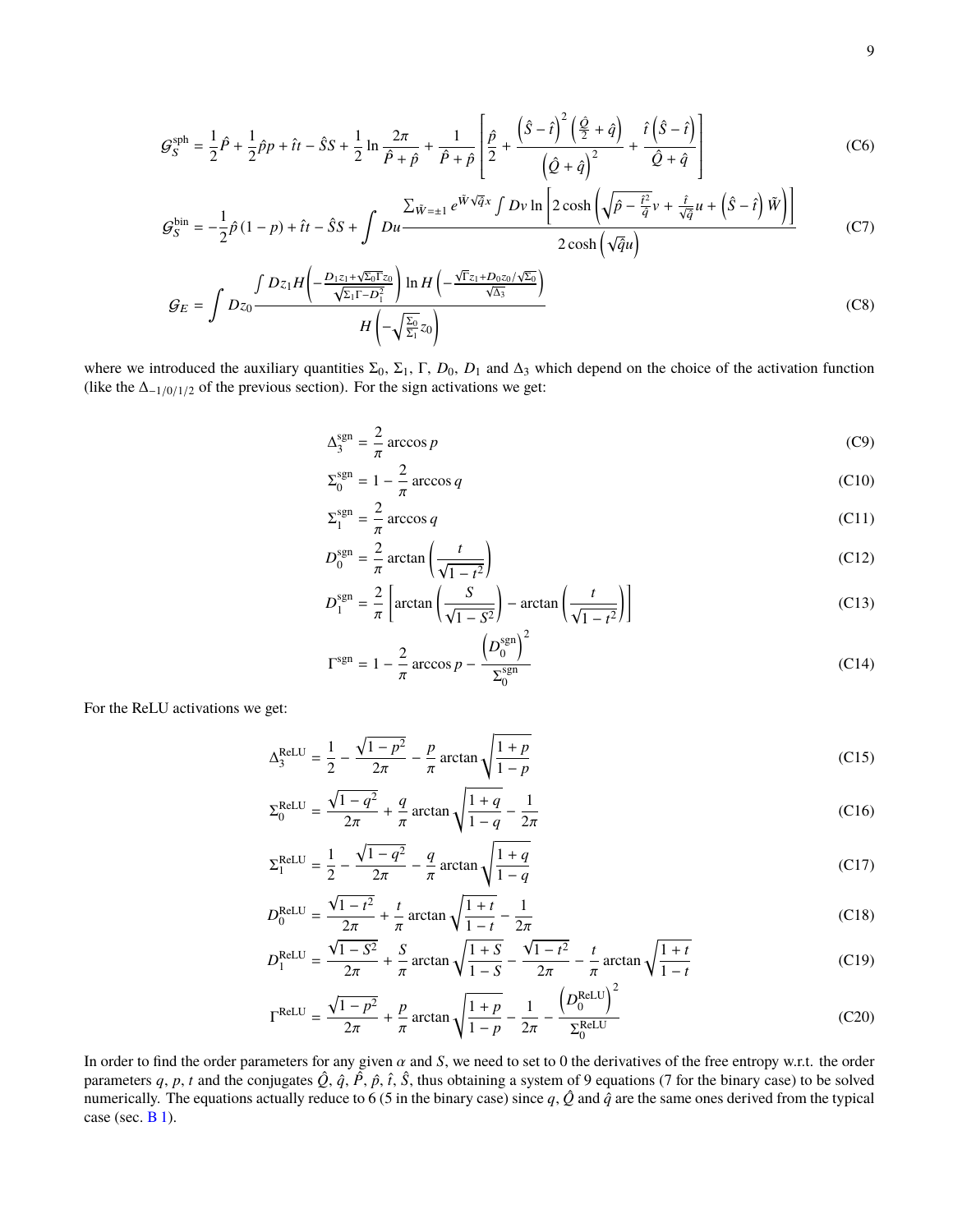### <span id="page-9-0"></span>**Appendix D: Large deviation analysis**

Following [\[8\]](#page-4-8), the large deviation analysis for the description of the high-local-entropy landscape uses the same equations as the standard 1RSB expressions eqs.  $(B4)$ ,  $(B5)$  and  $(B6)$ . In this case, however, the overlap  $q_1$  is not determined by a saddle point equation, but rather it is treated as an external parameter that controls the mutual overlap between the y replicas of the system. Also, the parameter *m* is not optimized and it is not restricted to the range [0, 1]; instead, it plays the role of the number of replicas y and it is generally taken to be large (we normally use either a large integer number to compare the results with numerical simulations, or we take the limit  $m \to \infty$ ). For these reason, there are two saddle point equations less compared to the standard 1RSB calculation.

The resulting expression for the free entropy  $\mathcal{F}_{LD}(q_1)$  represents, in the spherical case, the log-volume of valid configurations (solutions at the correct overlap) of the system of y replicas. These configurations are thus embedded in  $S^{Ky}$  where S is the  $N/K$ -dimensional sphere of radius  $\sqrt{N/K}$ . In order to quantify the solution density, we must normalize  $\mathcal{F}_{\rm LD}\left(q_1\right)$ , subtracting the log-volume of all the admissible configurations at a given  $q_1$  without the solution constraint (which is obtained by the analogous computation with  $\alpha = 0$ ). The resulting quantity is thus upper-bounded by 0 (cf. Fig. [\(2\)](#page-2-3) of the main text). For the binary case,  $\mathcal{F}_{LD}(q_1)$  is the log of the number of admissible solutions, and the same normalization procedure can be applied.

### *Large m limit*

$$
G_S^{\text{bin}}(q_1) = -\frac{\hat{q}_1}{2} (1 - q_1) - \frac{1}{2} (\delta q_0 \hat{q}_1 + q_1 \delta \hat{q}_0) + \int Du \max_{v} \left[ -\frac{v^2}{2} + \ln 2 \cosh \left( \sqrt{\hat{q}_1} u + \sqrt{\delta \hat{q}_0} v \right) \right]
$$
(D1)

$$
\mathcal{G}_S^{\text{sph}}(q_1) = \frac{1}{2} \frac{q_1}{1 - q_1 + \delta q_0} + \frac{1}{2} \ln(1 - q_1)
$$
\n(D2)

$$
G_E(q_1) = \int Dz_0 \max_{z_1} \left[ -\frac{z_1^2}{2} + \log H \left( -\frac{\sqrt{\Delta_1 - \Delta_{-1}} z_0 + \sqrt{\delta \Delta_0} z_1}{\sqrt{\Delta_2 - \Delta_1}} \right) \right]
$$
(D3)

In the  $m \to \infty$  case the order parameters  $q_0$  and  $\hat{q}_0$  need to be rescaled with *m* and reparametrized with two new quantities  $\delta q_0$ and  $\delta \hat{q}_0$ , as follows:

$$
q_0 = q_1 - \frac{\delta q_0}{m} \tag{D4}
$$

$$
\hat{q}_0 = \hat{q}_1 - \frac{\delta \hat{q}_0}{m} \tag{D5}
$$

As a consequence, we also reparametrize  $\Delta_0$  with a new parameter  $\delta \Delta_0$  defined as:

<span id="page-9-2"></span>
$$
m\left(\Delta_1 - \Delta_0\right) = \delta \Delta_0 = \begin{cases} \frac{2\delta q_0}{\pi \sqrt{1 - q_1^2}} & \text{(sign)}\\ \frac{\delta q_0}{\pi} \arctan\left(\sqrt{\frac{1 + q_1}{1 - q_1}}\right) & \text{(ReLU)} \end{cases}
$$
(D6)

The expressions eqs.  $(B4)$ ,  $(B5)$  and  $(B6)$  become:

### <span id="page-9-1"></span>**Appendix E: Distribution of stabilities**

The stability for a given pattern/label pair  $\xi^*, \sigma^*$  is defined as:

$$
\Xi(\xi^*, \sigma^*) = \frac{\sigma^*}{\sqrt{K}} \sum_{l=1}^K c_l g\left(\sqrt{\frac{K}{N}} \sum_{i=1}^{N/K} W_{li} \xi_{li}^*\right)
$$
(E1)

The distribution over the training set for a typical solutions can thus be computed as

$$
P(\Xi) = \left\{ \frac{\int d\mu(W) \ \mathbb{X}_{\xi,\sigma}(W) \delta\left(\Xi - \Xi\left(\xi^1,\sigma^1\right)\right)}{\int d\mu(W) \ \mathbb{X}_{\xi,\sigma}(W)} \right\}_{\xi,\sigma} \tag{E2}
$$